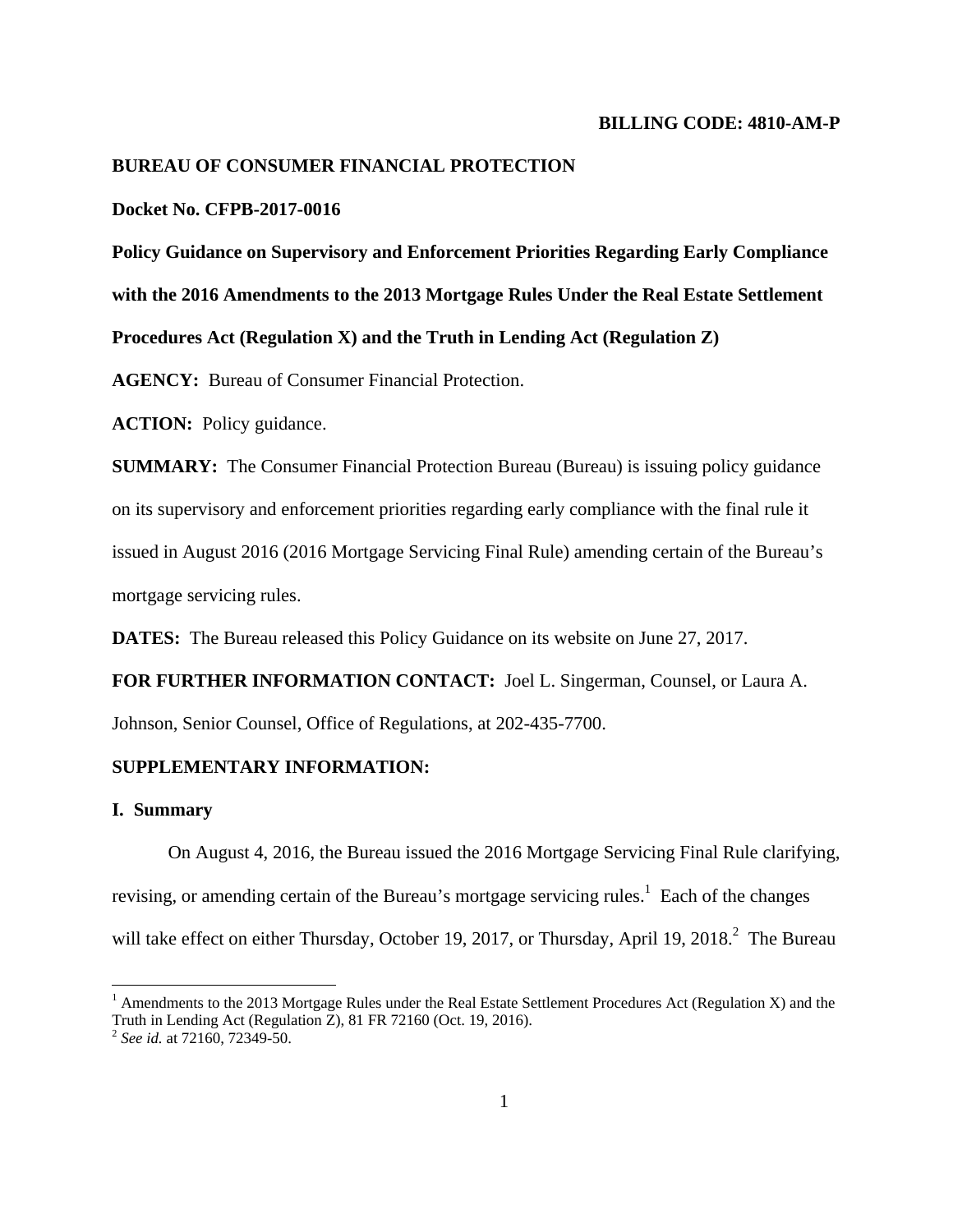has heard concerns that these midweek effective dates for the 2016 Mortgage Servicing Final Rule could create operational challenges for servicers. The Bureau understands that, for many servicers, the Thursday effective dates could afford less than a full day—from the close of business overnight on each of the preceding Wednesdays—to update and test systems in order to be compliant with the 2016 amendments. If servicers do not have sufficient time to complete these tasks, their systems may be more likely to produce errors, which could expose servicers and consumers to risk. Industry participants have notified the Bureau that implementing the 2016 Mortgage Servicing Final Rule during the weekend, with early compliance beginning on the Monday before each of the respective Thursday effective dates, would address these concerns.

The Bureau understands industry's concerns and believes that, in the context of the 2016 Mortgage Servicing Final Rule, servicers and consumers are likely to benefit if servicers have the weekend immediately before each of the effective dates to update and test their systems. The Bureau does not, therefore, intend to take supervisory or enforcement action for violations of existing Regulation X or Regulation Z resulting from a servicer's compliance with the 2016 Mortgage Servicing Final Rule occurring up to three days before the applicable effective dates. For these purposes, "up to three days before the applicable effective dates" means, for the amendments that will take effect on Thursday, October 19, 2017, the period of Monday, October 16, through Wednesday, October 18, 2017; and, for the amendments that will take effect on Thursday, April 19, 2018, the period of Monday, April 16, through Wednesday, April 18, 2018.

### **II. Regulatory Requirements**

This Policy Guidance is a non-binding general statement of policy articulating considerations relevant to the Bureau's exercise of its supervisory and enforcement authority. It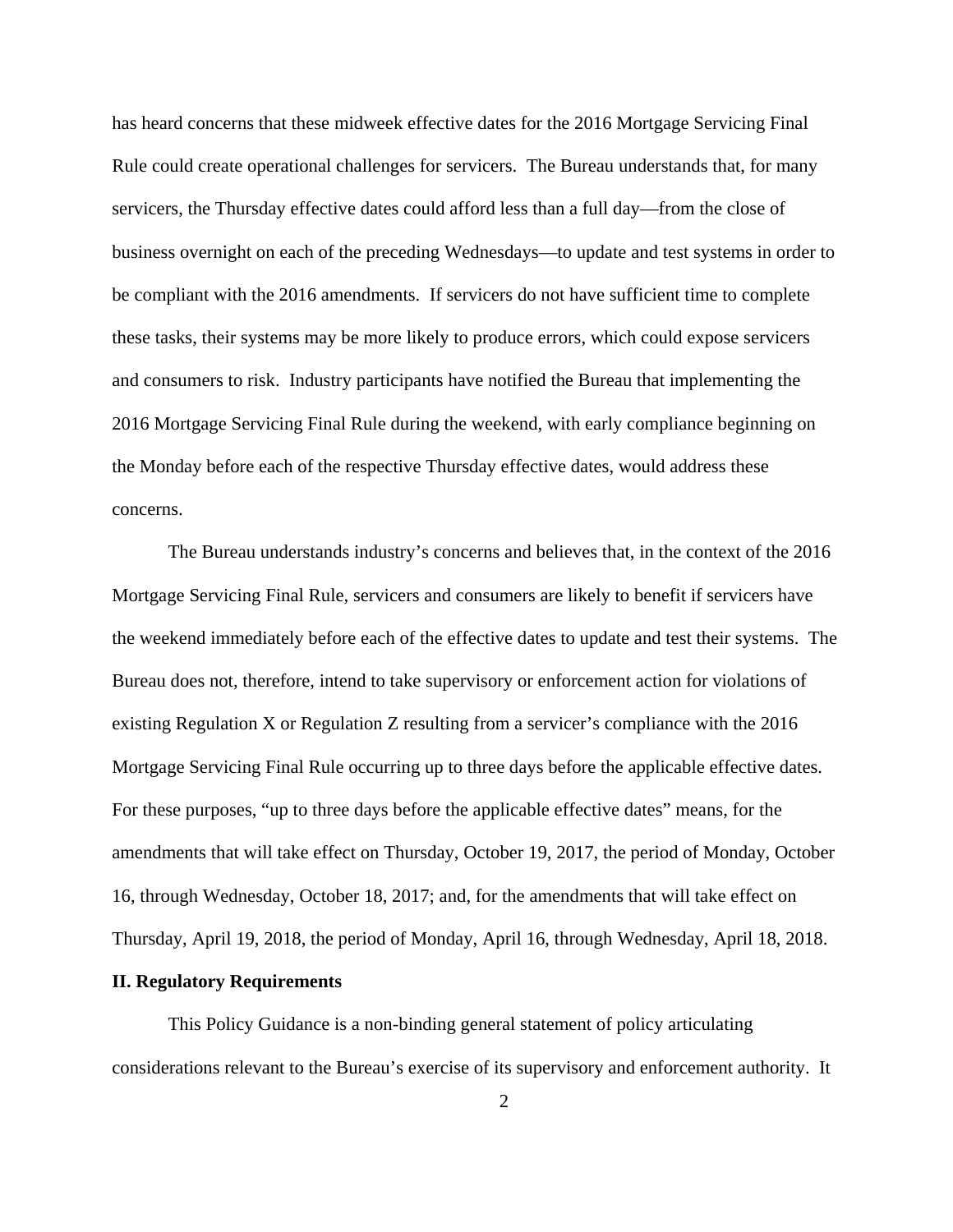is therefore exempt from notice and comment rulemaking requirements under the Administrative Procedure Act pursuant to 5 U.S.C. 553(b). Because no notice of proposed rulemaking is required, the Regulatory Flexibility Act does not require an initial or final regulatory flexibility analysis. 5 U.S.C. 603(a), 604(a). The Bureau has determined that this Policy Guidance does not impose any new or revise any existing recordkeeping, reporting, or disclosure requirements on covered entities or members of the public that would be collections of information requiring OMB approval under the Paperwork Reduction Act, 44 U.S.C. 3501, et seq.